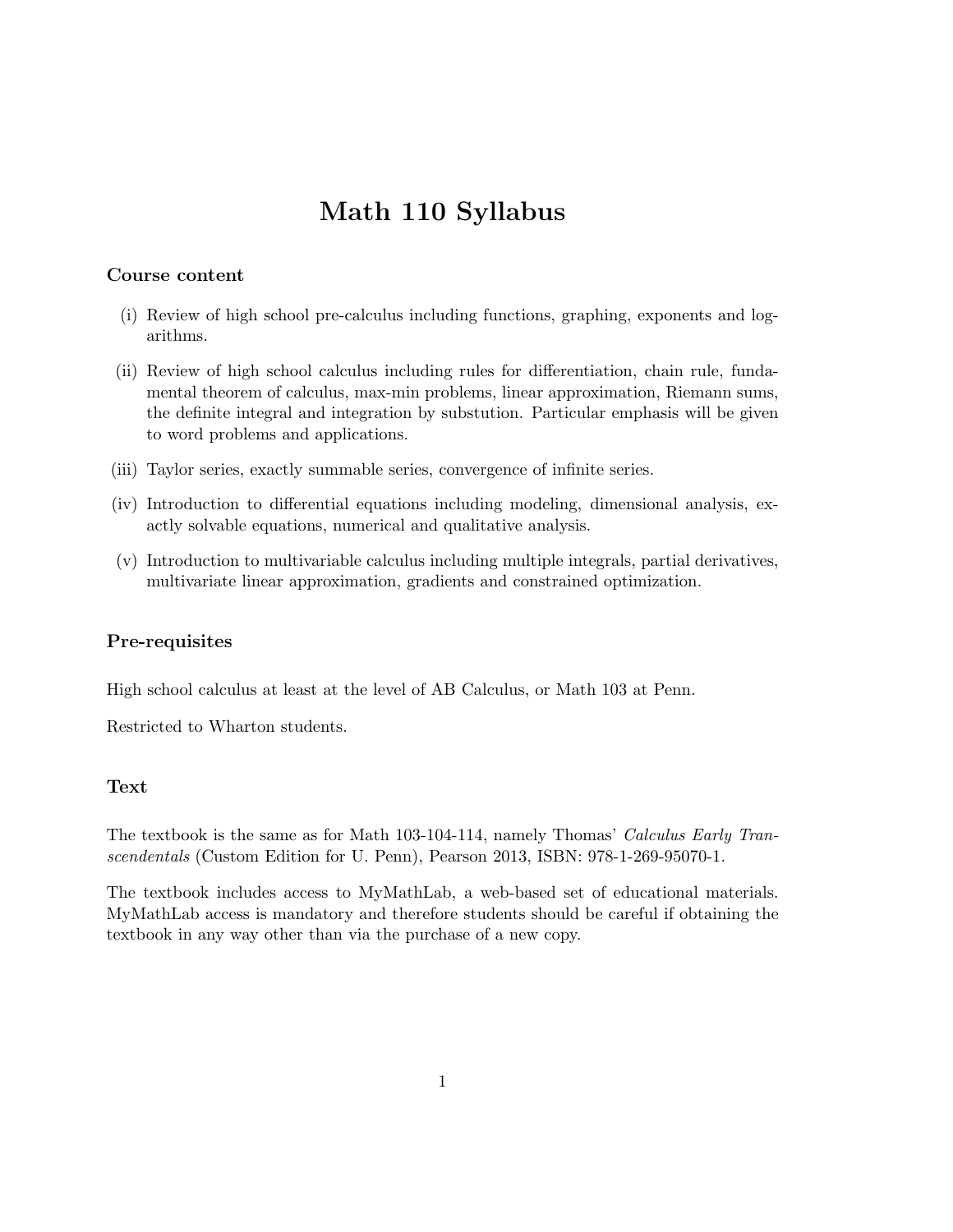### Pedagogy and Workload

There are three mandatory contact hours of lecture per week, one mandatory contact hour of recitation and one contact hour of optional recitation/tutorial. The class will be taught in an active learning format. Consequently, attendance and participation will be a factor in the grade. In class activities will center around small group problem solving activities but will also include some large group activities ranging from lectures to interactive discussions.

In keeping with university and department policy, the outside of class workload will be estimated at two to three times the number of contact hours. As a rough guideline, we expect three hours for reading the textbook and/or viewing lectures, five hours on homework, and two hours on other study and review.

#### Assessment Criteria

Instances may vary but a typical grading scheme will be as follows.

| Attendance / participation | $10\%$ |
|----------------------------|--------|
| Quizes                     | 10%    |
| Homework                   | 30%    |
| Midterm I                  | 10%    |
| Midterm II                 | 10%    |
| Midterm III                | 10%    |
| Final                      | 20%    |
|                            |        |

#### Course Philosophy

In addition to the issue of aliging the the curriculum to the needs of Wharton students there is a question of what type of learning is needed. There is a sense that many Wharton students who pass 104 have become good at symbolic manipulation but remain weak at interpretation, mathematical modeling, problem solving and verbal communication. Together, these represent a component of the calculus curriculum that Wharton faculty believe have equal or greater importance to many of the computational skills involved.

The active learning format is designed to combat these weaknesses and to increase long term retention of the material. The efficacy of these methods has been established to some degree by recent studies and is a part of a university-wide effort to use evidence-based pedagogical practices.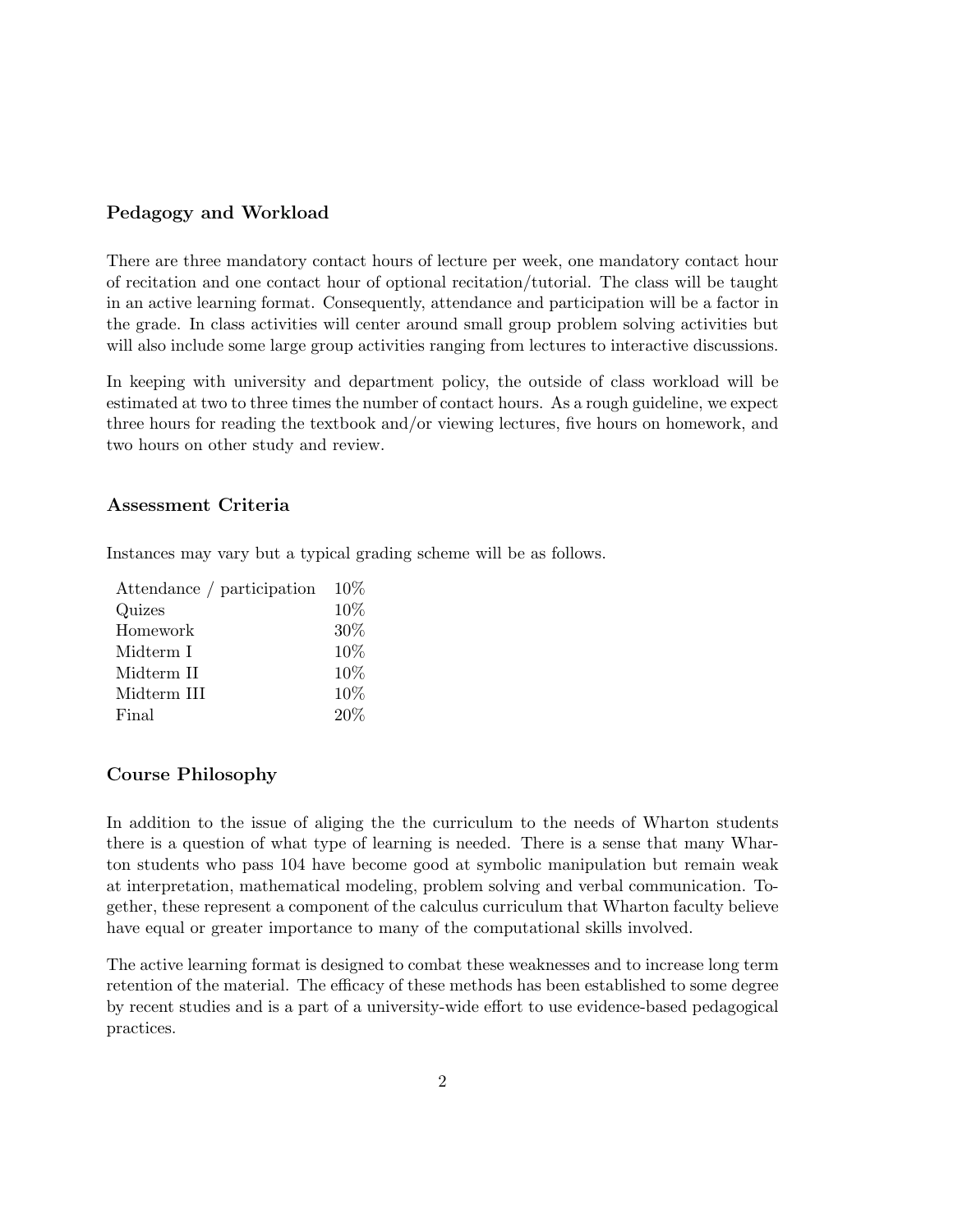## Detailed syllabus

## I: Using the math you already know

- How big is that?
- How can I easily compute that?
- How do I write that / How do I say that?
- Can I estimate that by something simpler?
- How does it behave in the long run?

## 2.5 weeks: Functions, graphs, approximations, exponents and logarithms

Functions and graphs Linear approximations and convexity Review of exponential functions and logarithms Limits, limiting ratios and L'Hôpital's rule

## II: New material on integration

#### 3 weeks: Sums and integrals

Finite sums and Riemann sums Integration techniques Improper integrals Probability densities